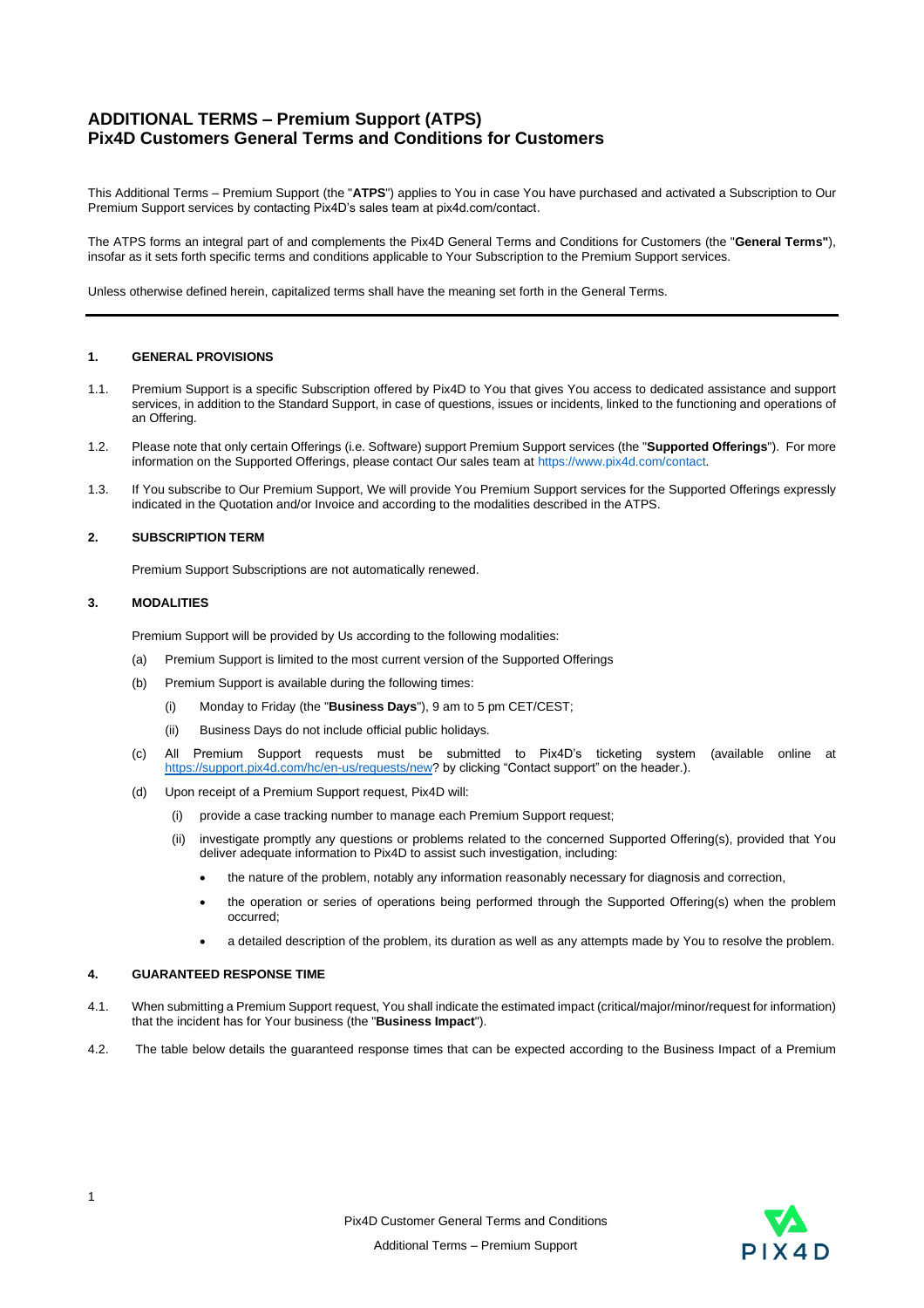Support request:

#### **Guaranteed response time table (during business hours).**

| <b>Business Impact</b>  | <b>Description</b>                                                                                                            | <b>Agent first Contact</b> | Workaround solution* |
|-------------------------|-------------------------------------------------------------------------------------------------------------------------------|----------------------------|----------------------|
| Critical                | Highly visible incident - that<br>completely prevents to operate                                                              | 1 hour                     | 4 hours**            |
| Major                   | Partial loss of service with<br>severe impact. The Client can<br>still operate but basic functions<br>are no longer available | 2 hour                     | 8 hours              |
| Minor                   | An issue with minor to little<br>impact on Client operations<br>caused by the loss of a non<br>critical functionality         | 4 hours                    | 12 hours             |
| Request for information | There is no impact on Client<br>operation, but just the need of<br>information                                                | 8 hours                    | 24 hours             |

\* Workaround is a temporary fix and implies that a genuine solution to the problem is needed. Pix4D commits to provide You with a plan for the solution in case of software bug.

\*\* Pix4D analysis of a failure often implies You to provide data to be analysed. The workaround solution time is measured excluding the time lapsed waiting for You providing the requested data.

4.3. Pix4D reserves the right to reclassify the Business Impact of Your Premium Support requests at any time if it reasonably believes the classification is incorrect.

## **5. OTHERS INCLUDED SERVICES.**

- 5.1 Pix4D Premium Support includes the following services :
	- a) Standard Product Documentation : This is the standard Pix4D product documentation available at the following addres[s https://support.pix4d.com/hc/en-us](https://support.pix4d.com/hc/en-us)
	- b) Pix4D Community : Pix4D communit[y https://community.pix4d.com/](https://community.pix4d.com/) is the public forum where all Pix4D users can discuss about phogrammetry and any other topic related to Pix4D products. It is also the place where users can submit feature requests directly to Pix4D Product Teams.
	- c) Video Tutorial : To facilitate the comprehension of specific pieces of workflow, Pix4D makes available to You short clips at [https://support.pix4d.com/hc/en-us/articles/360032118251-Video-tutorials.](https://support.pix4d.com/hc/en-us/articles/360032118251-Video-tutorials) Nevertheless these are not meant to substitute the specific trainings which provide a full comprehension of the softwares and workflows.
	- d) Customized Product Documentation : In case You require to adapt the standard technical documentation to their own specific needs, Pix4D can deliver it against payment of additional fees.
	- e) Live remote support : In some cases to make the troubleshooting faster, Pix4D agent or You can request to see live the issue. In such cases Pix4D agent will ask the permission to connect via a screen sharing platform by email.
	- f) Dedicated Client Success Manager : The assigned Client Success Manager is:
		- i) the reference point of contact inside Pix4D to help You in any issue You are having with Pix4D.<br>ii) proactively takes actions to ensure You are adopting Pix4D solution in the most adequate and fa proactively takes actions to ensure You are adopting Pix4D solution in the most adequate and fast way. This include, for example, suggestions on training, planning the workflow of activities, regular checks and other initiatives that will be defined in a joint meeting.
	- g) Support for alternative or multiple time-zone: at the time of the subscription, You may request the delivery of your Premium Support over alternative or multiple time zones according to Pix4D availability. Payment of additional fees may apply.

## **6. DISCLAIMERS**

- 6.1. Pix4D's obligation to provide Premium Support to You is contingent upon Your proper use of the Supported Offerings and full compliance with the General Terms and the EULA (whenever applicable).
- 6.2. Moreover, Pix4D shall be under no obligation to provide Premium Support should a support incident be caused by :
	- (a) failure by You to operate the Supported Offering within the systems requirements;
	- (b) any modification or attempted modification of the Supported Offering by You, Your Authorized Users or any third party, or
- $\overline{2}$